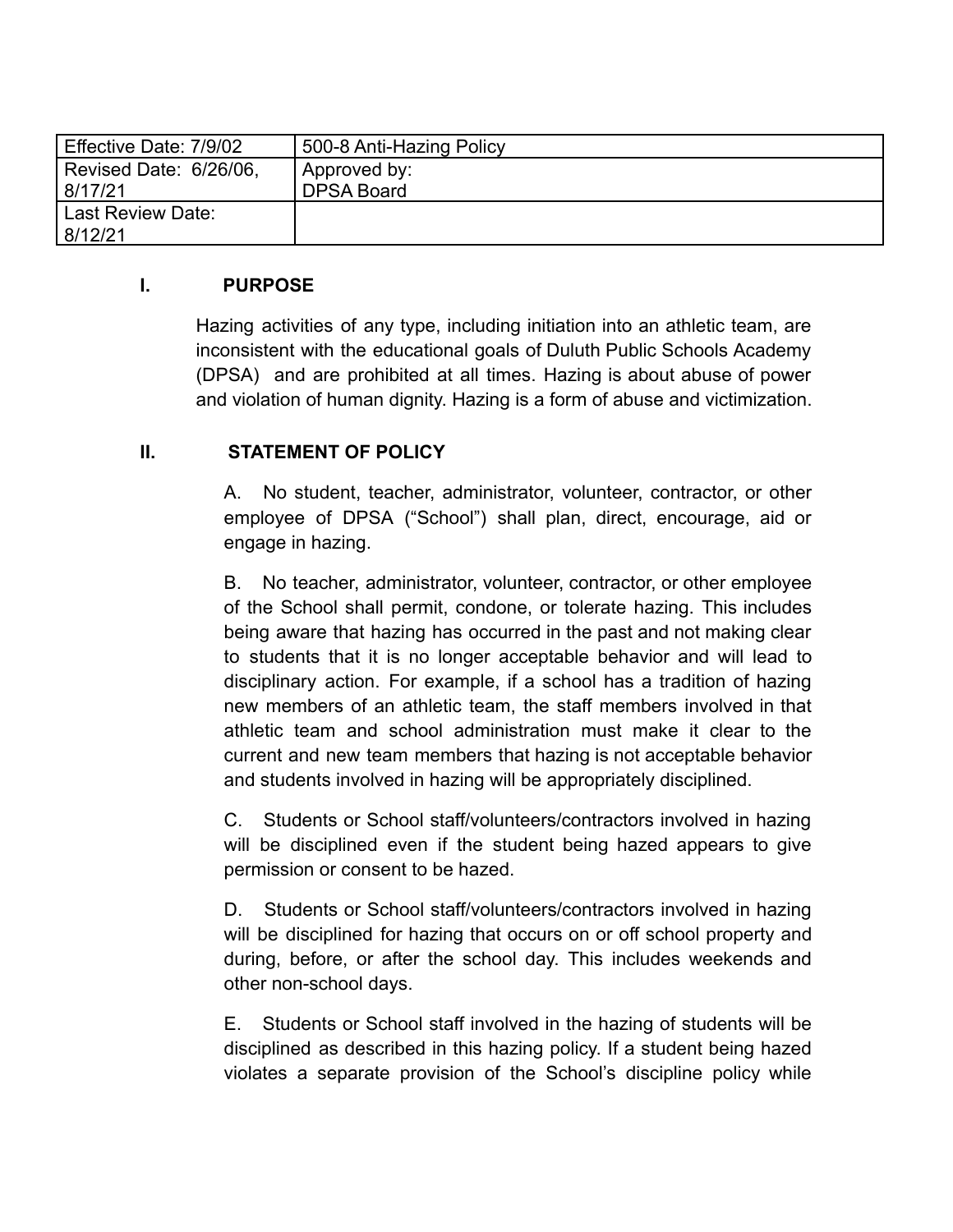being hazed, that student may be disciplined for violating that provision of the School's discipline policy.

F. The Head of School and/or the Head of School's designee will investigate all complaints or reports of hazing and will discipline any student, teacher, administrator, volunteer, contractor, or other employee of the School who is found to have been involved in the hazing of one or more students.

# **III. DEFINITIONS**

A. "Hazing" is defined in Minnesota Statutes, section 121A.69, Subdivision 1(a) as "committing an act against a student, or coercing a student into committing an act, that creates a substantial risk of harm to a person in order for the student to be initiated into or affiliated with a student organization."

B. Hazing includes any activity that humiliates, degrades, or risks emotional and/or physical harm, regardless of the person's willingness to participate.

C. The term "hazing" includes but is not limited to:

1. Any type of physical brutality such as striking, paddling with a board, branding, electric shocking, sexual contact, or placing a harmful substance on a student's body.

2. Any type of physical activity such as sleep deprivation, restrictions on personal hygiene, exposure to weather, confinement in a restricted area, public nudity, being forced to wear embarrassing or humiliating attire in public, calisthenics, personal servitude, or other activity that subjects the student to an unreasonable risk of harm or that adversely affects the mental or physical health or safety of the student.

3. Any activity involving the consumption of any alcoholic beverage, tobacco, controlled substance (prescription medication not belonging to the student, synthetic or illegal drug), product or other food, liquid, or substance that subjects the student to an unreasonable risk of harm or that adversely affects the mental or physical health or safety of the student.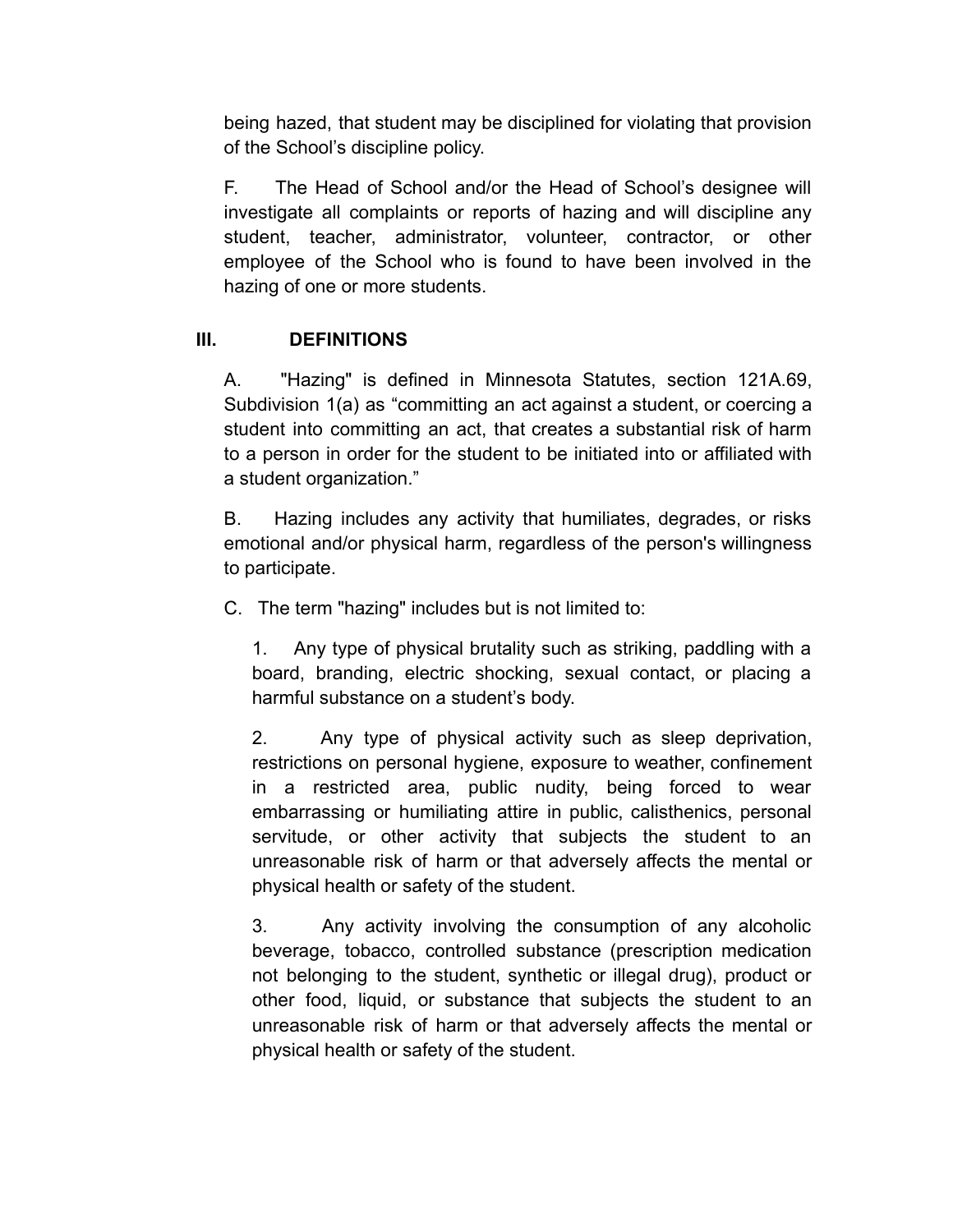4. Any activity that intimidates or threatens the student with ostracism, that subjects a student to extreme mental stress, embarrassment, shame, or humiliation or that adversely affects the mental health or dignity of the student or discourages the student from remaining in school. This may include verbal abuse, such as yelling, swearing, and insulting the student.

5. Any activity that causes or requires the student to perform a task that involves violation of state or federal law or of a school district/charter school policy or a school regulation. This includes abuse or mistreatment of animals, public nudity, and theft.

D. "Student Organization" as defined in Minnesota Statutes, section 121A.69, Subdivision 1(b) "means a group, club, or organization having students as its primary members or participants." It includes grade levels, classes, teams, activities, or particular school events. Hazing, as part of initiation into an athletic team or any other student organization, will not be tolerated. A student organization may include an unofficial school organization.

E. The hazing policy applies to hazing that occurs before, during, or after school hours and on or off school premises. This includes weekends and non-school days.

# **IV. REPORTING PROCEDURES**

A. As set forth in Minnesota Statutes, section 121A.69, Subd. 3, a school's hazing policy must include reporting procedures that enable students to report hazing and disciplinary consequences for violating the school's hazing policy.

B. Any student who believes he or she has been the victim of hazing, or any student or staff person who has personally observed or has knowledge or belief that a student has been hazed, shall report the possible hazing immediately to the Head of School and/or the Head of Schools designee..

C. The Head of School or the Head of School's designee is responsible for receiving and investigating reports of hazing at the building level. Any person may report hazing directly to DPSA's :

1. Interim Head of Schools: Tammy Rackliffe, (218) 728-9556, [tammy.rackliffe@duluthedison.com](mailto:tammy.rackliffe@duluthedison.com)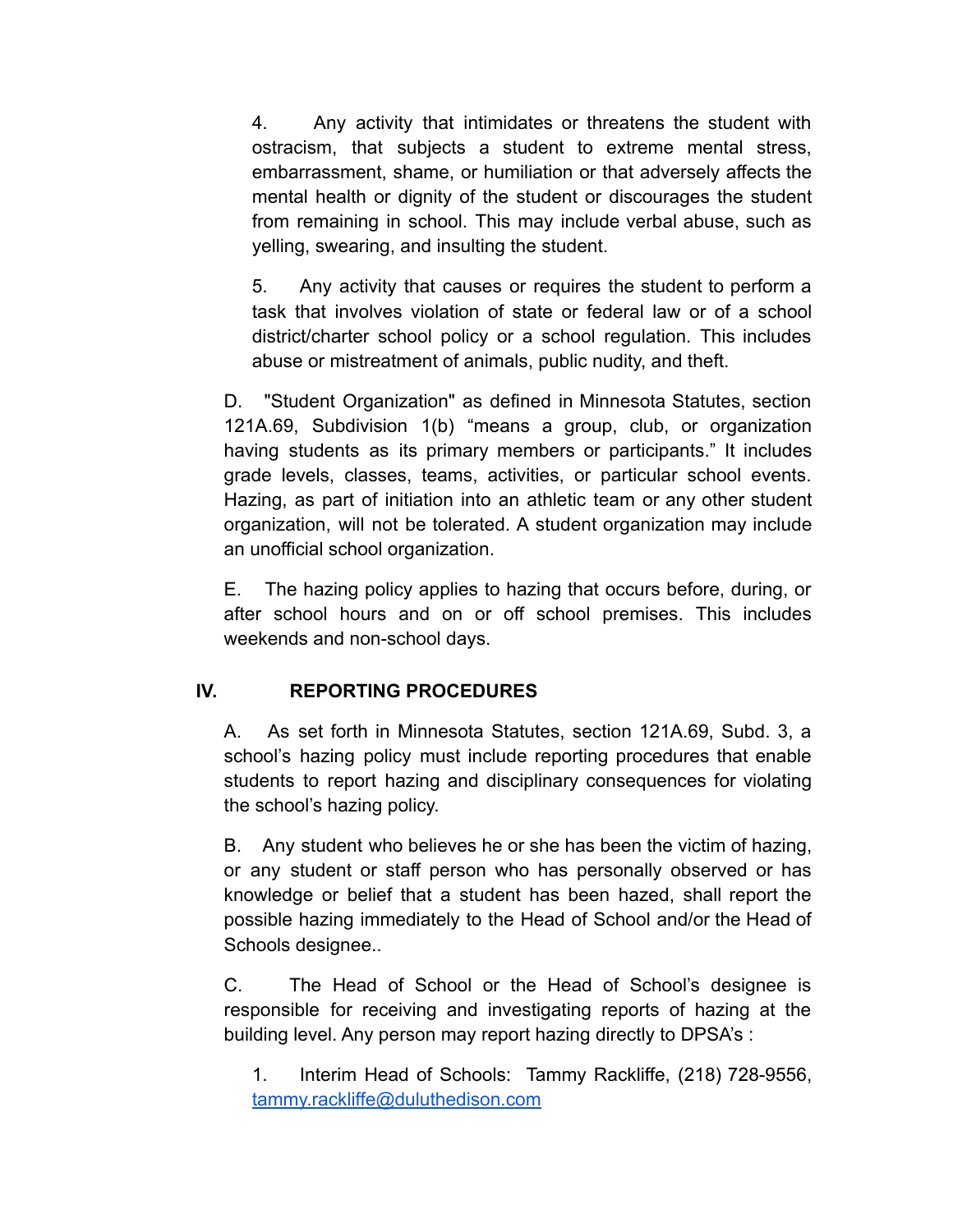2. DPSA Administrative Staff listed below

Steve Ondrus, Raleigh Academy Director, (218) 628-0697, [Steve.ondrus@duluthedison.com](mailto:Steve.ondrus@duluthedison.com)

Marc WIckstrom, North Star Junior Academy Dean of Students, (218) 728-9556 [marc.wickstrom@duluthedison.com](mailto:marc.wickstrom@duluthedison.com)

Ryan Dickinson, North Star K-5 Dean of Students, (218) 728-9556 [ryan.dickinson@duluthedison.com](mailto:ryan.dickinson@duluthedison.com)

D. School staff/contractors/volunteers or other employees of the School shall be particularly alert to possible situations, circumstances, or events which might include hazing. Any person who receives a report of, observes, or has other knowledge or belief of conduct which may constitute hazing shall inform the Head of School or designees listed above immediately.

E. A student or school staff member who makes a good faith report of possible hazing will not face negative consequences, such as future employment, grades, or work assignments.

# **V. SCHOOL ACTION**

A. When hazing is reported, the Head of School or Head of School designee, must either personally investigate the hazing report, or authorize a third party designated by the School to investigate the hazing report. DPSA must ensure that the investigation begins within three school days of receipt of a hazing report or complaint.

B. The School may take immediate steps, at its discretion, to protect the complainant, reporter, students, or others pending completion of an investigation of hazing.

C. Upon completion of an investigation, the School will take appropriate action against students/staff that planned, directed, encouraged, aided, or engaged in hazing. School action taken for violation of this policy will be consistent with the requirements of the applicable bargaining agreements, applicable statutory authority, including the Minnesota Pupil Fair Dismissal Act, and other school policies and regulations.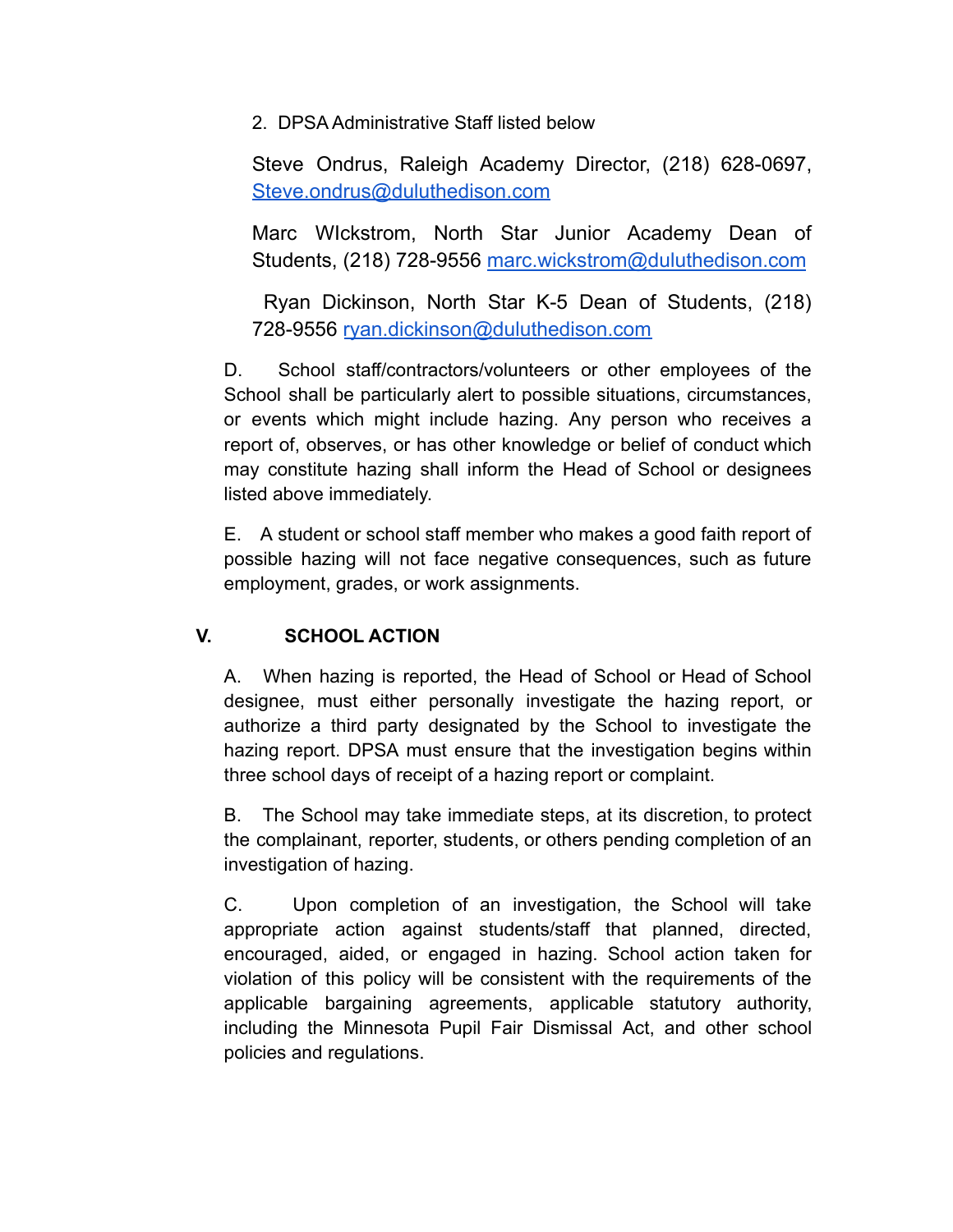D. As required by Minnesota Statutes, section 121A.69, Subd. 3, disciplinary consequences must be sufficiently severe to deter hazing and to appropriately discipline prohibited behavior.

1. For students involved in hazing, discipline may include, but is not limited to, removal from the athletic team or other school team activity, out of school suspension, exclusion, or expulsion.

2. For School staff/volunteer/contractors or other School employees involved in hazing, discipline may include, but is not limited to, written reprimand, suspension, termination, or discharge.

3. In addition, DPSA may also offer students/staff involved in the hazing incident the opportunity to participate in a face-to-face meeting with affected parties of the hazing with the intent to repair the harm caused by the hazing, to make amends, and to make a plan to work with athletic and extracurricular coaches to prevent future incidents of hazing and encourage a welcoming approach for incoming members to the athletic or extracurricular team/activity.

#### **VI. RETALIATION**

A. The School will discipline or take appropriate action against any student, teacher, administrator, volunteer, contractor, or other employee of the district who retaliates against any person who:

1. makes a good faith report of alleged hazing; or

2. testifies, assists, or participates in an investigation or a proceeding or hearing relating to a hazing incident.

B. Retaliation includes, but is not limited to, any form of intimidation, reprisal, or harassment.

# **VII. DISSEMINATION OF POLICY – How Students and Staff are Notified of the Hazing Policy**

A. As required by Minnesota Statutes, section 121A.69, Subd. 3, the school's hazing policy will be printed in the student handbook on school policies.

B. In addition, the policy will be published so that parents and other community members can read and be educated about the School's hazing policy. This will include communication of the hazing policy to